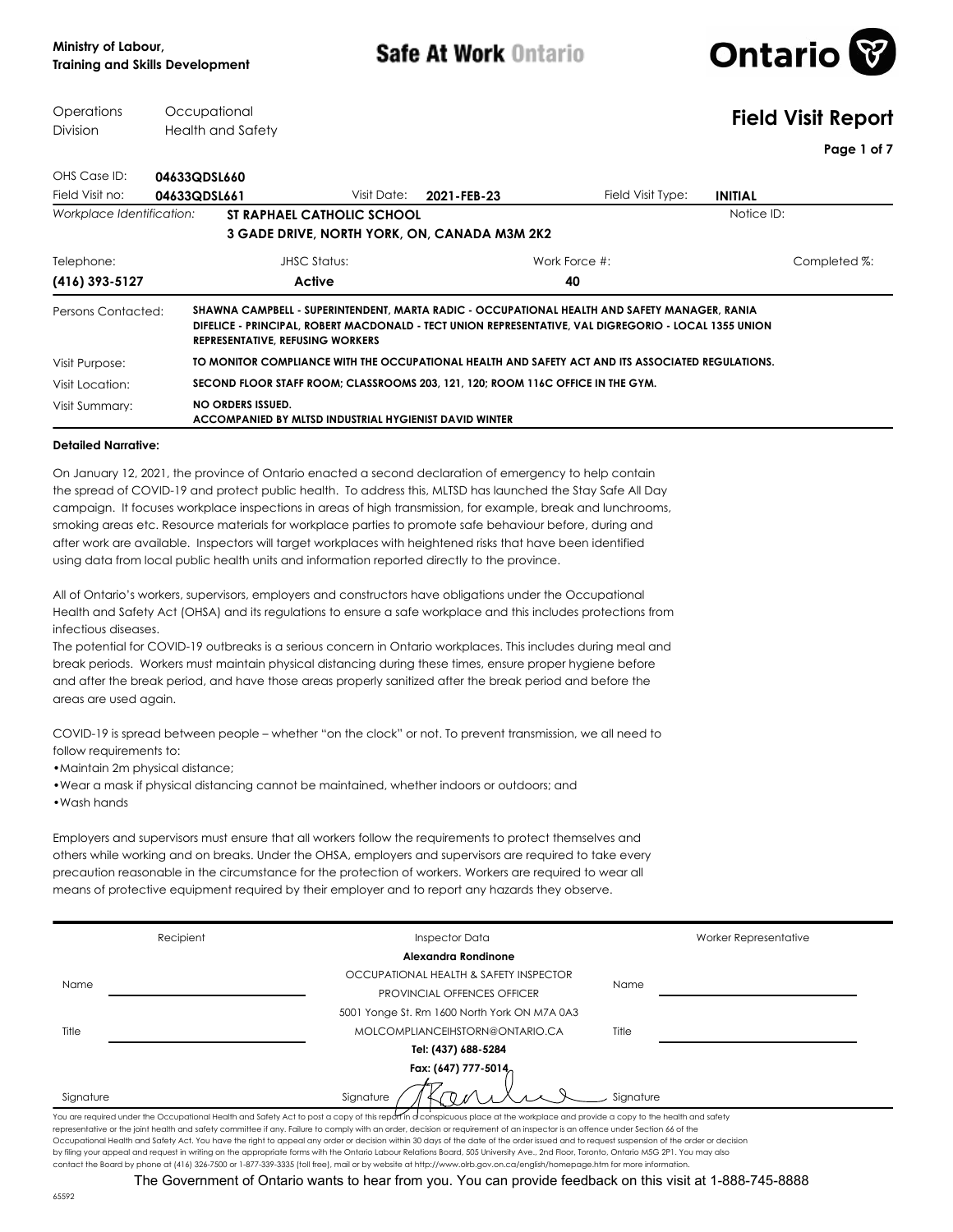

| Operations<br>Division                | Occupational | Health and Safety                                                                                  |                            |                                                                                                                                                                                                             |                   | <b>Field Visit Report</b>    |
|---------------------------------------|--------------|----------------------------------------------------------------------------------------------------|----------------------------|-------------------------------------------------------------------------------------------------------------------------------------------------------------------------------------------------------------|-------------------|------------------------------|
|                                       |              |                                                                                                    |                            |                                                                                                                                                                                                             |                   | Page 2 of 7                  |
| OHS Case ID:                          | 04633QDSL660 |                                                                                                    |                            |                                                                                                                                                                                                             |                   |                              |
| Field Visit no:                       | 04633QDSL661 |                                                                                                    | Visit Date:                | 2021-FEB-23                                                                                                                                                                                                 | Field Visit Type: | <b>INITIAL</b><br>Notice ID: |
| Workplace Identification:             |              |                                                                                                    | ST RAPHAEL CATHOLIC SCHOOL | 3 GADE DRIVE, NORTH YORK, ON, CANADA M3M 2K2                                                                                                                                                                |                   |                              |
|                                       |              | The field visit took place and the following people were spoken to:                                |                            |                                                                                                                                                                                                             |                   |                              |
| -Shawna Campbell - Superintendent     |              |                                                                                                    |                            |                                                                                                                                                                                                             |                   |                              |
|                                       |              | -Marta Radic - Occupational Health and Safety Manager                                              |                            |                                                                                                                                                                                                             |                   |                              |
| -Rania Difelice - Principal           |              |                                                                                                    |                            |                                                                                                                                                                                                             |                   |                              |
|                                       |              | -Robert Macdonald - TECT union representative<br>-Val Digregorio - Local 1355 union representative |                            |                                                                                                                                                                                                             |                   |                              |
| -Refusing workers                     |              |                                                                                                    |                            |                                                                                                                                                                                                             |                   |                              |
|                                       |              | This inspector was accompanied by MLTSD Industrial Hygienist David Winter.                         |                            |                                                                                                                                                                                                             |                   |                              |
|                                       |              |                                                                                                    |                            | The reason for this visit is to respond to a work refusal made to the Ministry of Labour, Training, and Skills                                                                                              |                   |                              |
|                                       |              |                                                                                                    |                            | Development involving 10 workers in the workplace. The work refusal includes the following:                                                                                                                 |                   |                              |
|                                       |              | levels and particulate matter in relation to COVID-19.                                             |                            | -Workers expressed concerns related to air quality and ventilation; specifically with regards to carbon dioxide                                                                                             |                   |                              |
|                                       |              |                                                                                                    |                            |                                                                                                                                                                                                             |                   |                              |
| <b>INSPECTOR FINDINGS:</b>            |              |                                                                                                    |                            |                                                                                                                                                                                                             |                   |                              |
|                                       |              |                                                                                                    |                            | This inspector confirmed that Stage 1 had been completed prior to proceeding to the workplace. The                                                                                                          |                   |                              |
|                                       |              |                                                                                                    |                            | Occupational Health and Safety Manager, Marta Radic and the Principal, Rania Difelice, investigated                                                                                                         |                   |                              |
|                                       |              |                                                                                                    |                            | forthwith in the presence of each refusing worker and the corresponding worker health and safety                                                                                                            |                   |                              |
|                                       |              |                                                                                                    |                            | representative. A resolution to the concerns was not achieved because the workers believed that the<br>suggestions made by the Occupational Health and Safety Manager and Principal to address the concerns |                   |                              |
|                                       |              |                                                                                                    |                            | including, re-affirming that the windows in the classrooms are operational and that floor conduits for the HEPA                                                                                             |                   |                              |
|                                       |              |                                                                                                    |                            | air purifiers in each classroom be implemented did not adequately address the concerns brought forward.                                                                                                     |                   |                              |
|                                       |              |                                                                                                    |                            | The inspector investigated the work refusal in the presence of the employer, the health and safety                                                                                                          |                   |                              |
|                                       |              |                                                                                                    |                            | representatives, and one (1) of the refusing workers selected to represent the ten (10) refusing workers. All ten                                                                                           |                   |                              |
|                                       |              | (10) of the refusing workers were spoken to during this visit.                                     |                            |                                                                                                                                                                                                             |                   |                              |
|                                       |              |                                                                                                    |                            | The circumstances reported by the refusing workers do not meet the conditions of Section 43(3) of the OHSA.                                                                                                 |                   |                              |
|                                       |              |                                                                                                    |                            | This event was investigated by the Ministry of Labour, Training and Skills Development (MLTSD) as a complaint.                                                                                              |                   |                              |
|                                       |              |                                                                                                    |                            | The workplace parties indicated they have measures and procedures in place addressing the following:                                                                                                        |                   |                              |
| Information & Instruction to Workers: |              |                                                                                                    |                            |                                                                                                                                                                                                             |                   |                              |
|                                       |              |                                                                                                    |                            |                                                                                                                                                                                                             |                   |                              |
|                                       |              |                                                                                                    |                            |                                                                                                                                                                                                             |                   |                              |
|                                       | Recipient    |                                                                                                    |                            | <b>Inspector Data</b>                                                                                                                                                                                       |                   | Worker Representative        |
|                                       |              |                                                                                                    |                            | Alexandra Rondinone                                                                                                                                                                                         |                   |                              |
| Name                                  |              |                                                                                                    |                            | OCCUPATIONAL HEALTH & SAFETY INSPECTOR<br><b>PROVINCIAL OFFENCES OFFICER</b>                                                                                                                                | Name              |                              |
|                                       |              |                                                                                                    |                            | 5001 Yonge St. Rm 1600 North York ON M7A 0A3                                                                                                                                                                |                   |                              |
| Title                                 |              |                                                                                                    |                            | MOLCOMPLIANCEIHSTORN@ONTARIO.CA                                                                                                                                                                             | Title             |                              |
|                                       |              |                                                                                                    |                            | Tel: (437) 688-5284                                                                                                                                                                                         |                   |                              |
|                                       |              |                                                                                                    |                            | Fax: (647) 777-5014                                                                                                                                                                                         |                   |                              |
|                                       |              |                                                                                                    |                            |                                                                                                                                                                                                             |                   |                              |
| Signature                             |              |                                                                                                    | Signature                  |                                                                                                                                                                                                             | Signature         |                              |

by filing your appeal and request in writing on the appropriate forms with the Ontario Labour Relations Board, 505 University Ave., 2nd Floor, Toronto, Ontario M5G 2P1. You may also<br>contact the Board by phone at (416) 326-The Government of Ontario wants to hear from you. You can provide feedback on this visit at 1-888-745-8888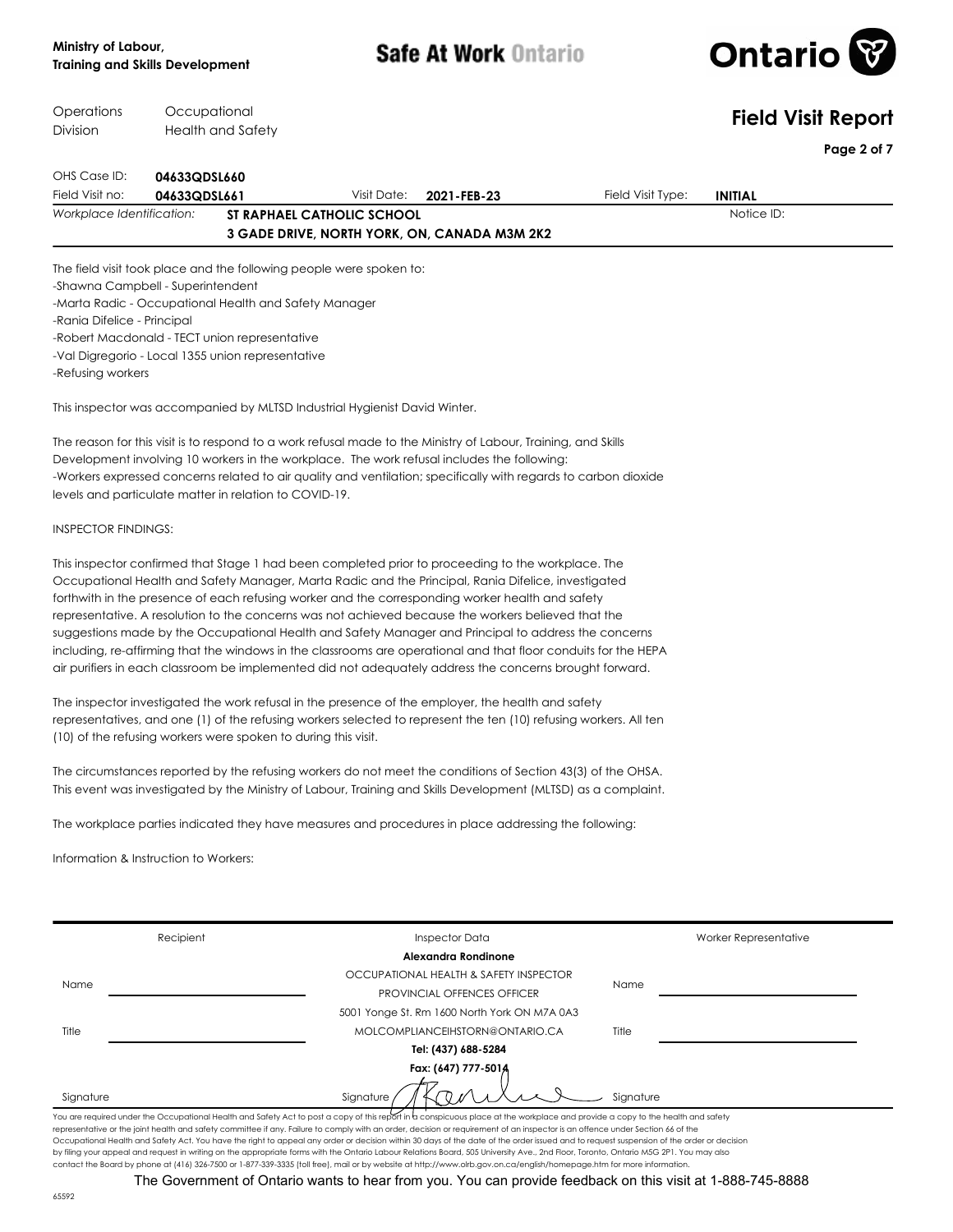

| Operations<br>Division                        | Occupational             |                                                                 |                                                                                 |                                                                                                                                                                                                                                                                                                                                                                                                                                                                                                                                                             |                   | <b>Field Visit Report</b> |             |
|-----------------------------------------------|--------------------------|-----------------------------------------------------------------|---------------------------------------------------------------------------------|-------------------------------------------------------------------------------------------------------------------------------------------------------------------------------------------------------------------------------------------------------------------------------------------------------------------------------------------------------------------------------------------------------------------------------------------------------------------------------------------------------------------------------------------------------------|-------------------|---------------------------|-------------|
|                                               | <b>Health and Safety</b> |                                                                 |                                                                                 |                                                                                                                                                                                                                                                                                                                                                                                                                                                                                                                                                             |                   |                           | Page 3 of 7 |
| OHS Case ID:                                  | 04633QDSL660             |                                                                 |                                                                                 |                                                                                                                                                                                                                                                                                                                                                                                                                                                                                                                                                             |                   |                           |             |
| Field Visit no:                               | 04633QDSL661             |                                                                 | Visit Date:                                                                     | 2021-FEB-23                                                                                                                                                                                                                                                                                                                                                                                                                                                                                                                                                 | Field Visit Type: | <b>INITIAL</b>            |             |
| Workplace Identification:                     |                          |                                                                 | <b>ST RAPHAEL CATHOLIC SCHOOL</b>                                               | 3 GADE DRIVE, NORTH YORK, ON, CANADA M3M 2K2                                                                                                                                                                                                                                                                                                                                                                                                                                                                                                                |                   | Notice ID:                |             |
|                                               |                          |                                                                 |                                                                                 | -COVID-19 related signage including but not limited to physical distancing, mask etiquette and passive                                                                                                                                                                                                                                                                                                                                                                                                                                                      |                   |                           |             |
|                                               |                          |                                                                 | screening (signs/symptoms, means of transmission) was observed posted.          |                                                                                                                                                                                                                                                                                                                                                                                                                                                                                                                                                             |                   |                           |             |
|                                               |                          |                                                                 |                                                                                 | -All staff participated in one (1) full day of COVID-19 training. Topics included but were not limited to; means of                                                                                                                                                                                                                                                                                                                                                                                                                                         |                   |                           |             |
|                                               |                          |                                                                 |                                                                                 | transmission of COVID-19, physical distancing, cleaning/disinfecting procedures, donning/doffing, care, use,                                                                                                                                                                                                                                                                                                                                                                                                                                                |                   |                           |             |
|                                               |                          |                                                                 |                                                                                 | handling and storage of personal protective equipment (PPE) and performing hand hygiene.                                                                                                                                                                                                                                                                                                                                                                                                                                                                    |                   |                           |             |
|                                               |                          |                                                                 | -Updates to policies and procedures are communicated to staff via email.        |                                                                                                                                                                                                                                                                                                                                                                                                                                                                                                                                                             |                   |                           |             |
| during these meetings.                        |                          |                                                                 |                                                                                 | -Virtual monthly staff meetings are conducted; COVID-19 updates and reminders are communicated to staff                                                                                                                                                                                                                                                                                                                                                                                                                                                     |                   |                           |             |
|                                               |                          |                                                                 | -Staff are notified when a positive COVID-19 case is reported in the workplace. |                                                                                                                                                                                                                                                                                                                                                                                                                                                                                                                                                             |                   |                           |             |
|                                               |                          |                                                                 | Joint Health and Safety Committee/Health and Safety Rep Involvement:            |                                                                                                                                                                                                                                                                                                                                                                                                                                                                                                                                                             |                   |                           |             |
| -Monthly physical inspections are conducted.  |                          |                                                                 |                                                                                 |                                                                                                                                                                                                                                                                                                                                                                                                                                                                                                                                                             |                   |                           |             |
|                                               |                          |                                                                 |                                                                                 | -JHSC meetings are conducted. The last meeting was held February 10, 2021. COVID-19 related concerns                                                                                                                                                                                                                                                                                                                                                                                                                                                        |                   |                           |             |
|                                               |                          | regarding PPE were brought forward and discussed.               |                                                                                 | -The written notices of occupational illness are shared with the MLTSD, JHSC and union.                                                                                                                                                                                                                                                                                                                                                                                                                                                                     |                   |                           |             |
| Social/Physical Distancing Measures in Place: |                          |                                                                 |                                                                                 |                                                                                                                                                                                                                                                                                                                                                                                                                                                                                                                                                             |                   |                           |             |
|                                               |                          | -Staff are instructed to physically distance wherever possible. |                                                                                 |                                                                                                                                                                                                                                                                                                                                                                                                                                                                                                                                                             |                   |                           |             |
|                                               |                          | -Maximum occupancy signage was observed outside of rooms.       |                                                                                 |                                                                                                                                                                                                                                                                                                                                                                                                                                                                                                                                                             |                   |                           |             |
|                                               |                          |                                                                 | -There is a maximum capacity of 6 workers in the staff room at a time.          |                                                                                                                                                                                                                                                                                                                                                                                                                                                                                                                                                             |                   |                           |             |
|                                               |                          |                                                                 |                                                                                 | -Workers take their breaks at their desk in their classroom if the maximum capacity of the staff lunch room is                                                                                                                                                                                                                                                                                                                                                                                                                                              |                   |                           |             |
| reached.                                      |                          |                                                                 |                                                                                 |                                                                                                                                                                                                                                                                                                                                                                                                                                                                                                                                                             |                   |                           |             |
| desk/work station.                            |                          |                                                                 |                                                                                 | -The workplace parties reported that staff can request to have a plexiglass barrier implemented at their                                                                                                                                                                                                                                                                                                                                                                                                                                                    |                   |                           |             |
|                                               |                          |                                                                 | Reasonable Precautions when Physical Distancing is not achievable:              |                                                                                                                                                                                                                                                                                                                                                                                                                                                                                                                                                             |                   |                           |             |
|                                               |                          |                                                                 |                                                                                 | -As of February 12, 2021, workers are required and have been instructed to wear eye protection (a face shield)                                                                                                                                                                                                                                                                                                                                                                                                                                              |                   |                           |             |
|                                               |                          |                                                                 |                                                                                 | when 2 metres of distance from an unmasked individual cannot be maintained. Signage is posted to remind                                                                                                                                                                                                                                                                                                                                                                                                                                                     |                   |                           |             |
| workers when to use eye protection.           |                          |                                                                 |                                                                                 |                                                                                                                                                                                                                                                                                                                                                                                                                                                                                                                                                             |                   |                           |             |
|                                               |                          | than 15 students where desks are within 2 metres of each other. |                                                                                 | -The workplace parties reported that 3 sided barriers are used on every student desk in classrooms with more                                                                                                                                                                                                                                                                                                                                                                                                                                                |                   |                           |             |
|                                               |                          |                                                                 |                                                                                 |                                                                                                                                                                                                                                                                                                                                                                                                                                                                                                                                                             |                   |                           |             |
| Special Education Students:                   |                          |                                                                 |                                                                                 |                                                                                                                                                                                                                                                                                                                                                                                                                                                                                                                                                             |                   |                           |             |
|                                               |                          |                                                                 |                                                                                 | -Student safety plans for these students address COVID-19 measures in place. These students are typically kept                                                                                                                                                                                                                                                                                                                                                                                                                                              |                   |                           |             |
| with their cohort.                            |                          |                                                                 |                                                                                 |                                                                                                                                                                                                                                                                                                                                                                                                                                                                                                                                                             |                   |                           |             |
|                                               |                          |                                                                 |                                                                                 |                                                                                                                                                                                                                                                                                                                                                                                                                                                                                                                                                             |                   |                           |             |
|                                               |                          |                                                                 |                                                                                 |                                                                                                                                                                                                                                                                                                                                                                                                                                                                                                                                                             |                   |                           |             |
|                                               | Recipient                |                                                                 |                                                                                 | <b>Inspector Data</b>                                                                                                                                                                                                                                                                                                                                                                                                                                                                                                                                       |                   | Worker Representative     |             |
|                                               |                          |                                                                 |                                                                                 | Alexandra Rondinone                                                                                                                                                                                                                                                                                                                                                                                                                                                                                                                                         |                   |                           |             |
| Name                                          |                          |                                                                 |                                                                                 | OCCUPATIONAL HEALTH & SAFETY INSPECTOR                                                                                                                                                                                                                                                                                                                                                                                                                                                                                                                      | Name              |                           |             |
|                                               |                          |                                                                 |                                                                                 | <b>PROVINCIAL OFFENCES OFFICER</b><br>5001 Yonge St. Rm 1600 North York ON M7A 0A3                                                                                                                                                                                                                                                                                                                                                                                                                                                                          |                   |                           |             |
| Title                                         |                          |                                                                 |                                                                                 | MOLCOMPLIANCEIHSTORN@ONTARIO.CA                                                                                                                                                                                                                                                                                                                                                                                                                                                                                                                             | Title             |                           |             |
|                                               |                          |                                                                 |                                                                                 | Tel: (437) 688-5284                                                                                                                                                                                                                                                                                                                                                                                                                                                                                                                                         |                   |                           |             |
|                                               |                          |                                                                 |                                                                                 | Fax: (647) 777-5014                                                                                                                                                                                                                                                                                                                                                                                                                                                                                                                                         |                   |                           |             |
|                                               |                          |                                                                 |                                                                                 |                                                                                                                                                                                                                                                                                                                                                                                                                                                                                                                                                             |                   |                           |             |
| Signature                                     |                          |                                                                 | Signature                                                                       |                                                                                                                                                                                                                                                                                                                                                                                                                                                                                                                                                             | Signature         |                           |             |
|                                               |                          |                                                                 |                                                                                 | You are required under the Occupational Health and Safety Act to post a copy of this report in a conspicuous place at the workplace and provide a copy to the health and safety<br>representative or the joint health and safety committee if any. Failure to comply with an order, decision or requirement of an inspector is an offence under Section 66 of the                                                                                                                                                                                           |                   |                           |             |
|                                               |                          |                                                                 |                                                                                 | Occupational Health and Safety Act. You have the right to appeal any order or decision within 30 days of the date of the order issued and to request suspension of the order or decision<br>by filing your appeal and request in writing on the appropriate forms with the Ontario Labour Relations Board, 505 University Ave., 2nd Floor, Toronto, Ontario M5G 2P1. You may also<br>contact the Board by phone at (416) 326-7500 or 1-877-339-3335 (toll free), mail or by website at http://www.olrb.gov.on.ca/english/homepage.htm for more information. |                   |                           |             |

The Government of Ontario wants to hear from you. You can provide feedback on this visit at 1-888-745-8888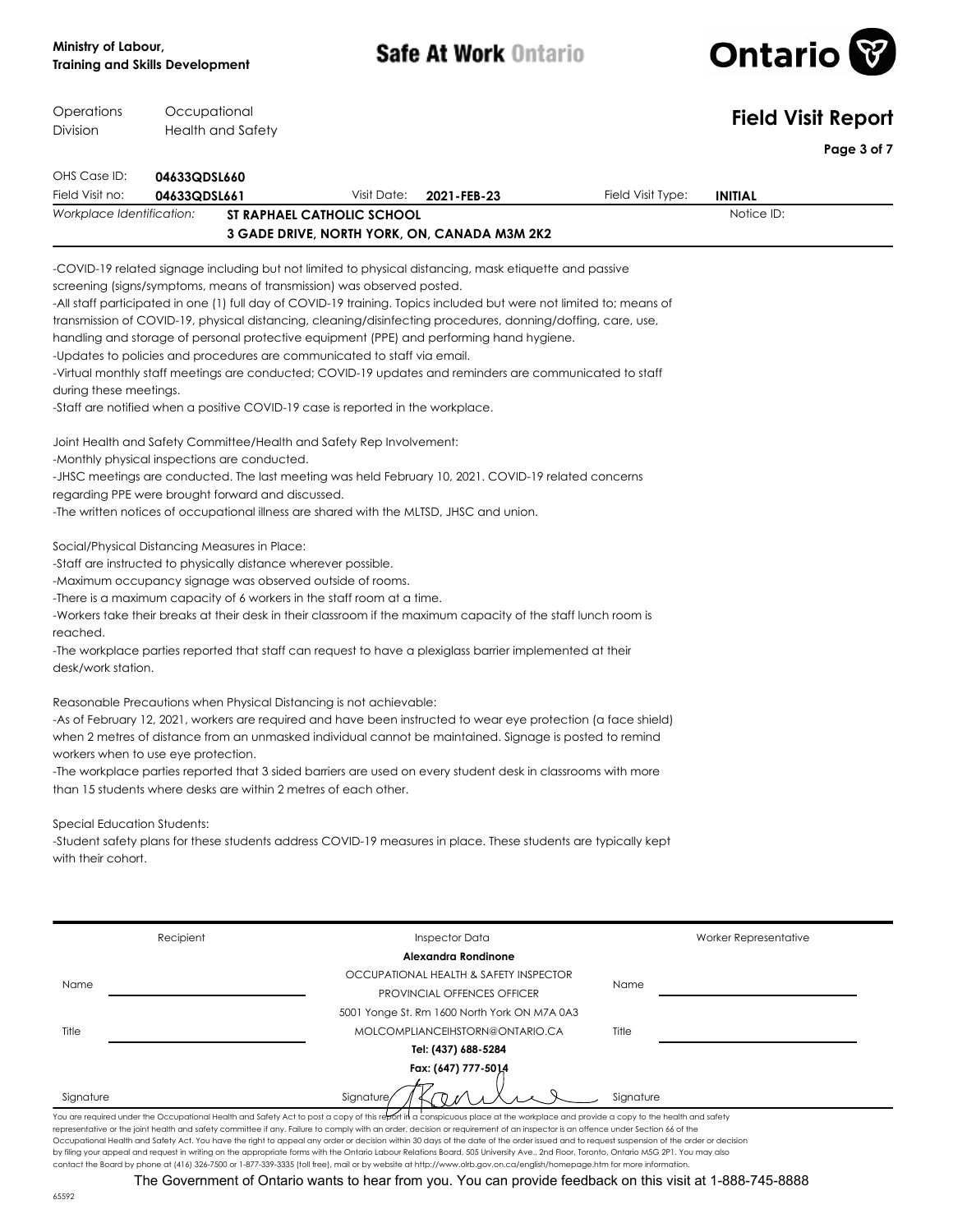

| Operations<br>Occupational<br>Division<br><b>Health and Safety</b> |                                 |                                                                |                                                                             |                                                                                                                                                                                                        |                   |                       | <b>Field Visit Report</b> |
|--------------------------------------------------------------------|---------------------------------|----------------------------------------------------------------|-----------------------------------------------------------------------------|--------------------------------------------------------------------------------------------------------------------------------------------------------------------------------------------------------|-------------------|-----------------------|---------------------------|
|                                                                    |                                 |                                                                |                                                                             |                                                                                                                                                                                                        | Page 4 of 7       |                       |                           |
| OHS Case ID:                                                       | 04633QDSL660                    |                                                                |                                                                             |                                                                                                                                                                                                        |                   |                       |                           |
| Field Visit no:                                                    | 04633QDSL661                    |                                                                | Visit Date:                                                                 | 2021-FEB-23                                                                                                                                                                                            | Field Visit Type: | <b>INITIAL</b>        |                           |
| Workplace Identification:                                          |                                 |                                                                | <b>ST RAPHAEL CATHOLIC SCHOOL</b>                                           | 3 GADE DRIVE, NORTH YORK, ON, CANADA M3M 2K2                                                                                                                                                           |                   | Notice ID:            |                           |
|                                                                    |                                 |                                                                |                                                                             | -At the time of this visit, it was reported that there are currently no students that have specialized equipment                                                                                       |                   |                       |                           |
| that may create an AGMP.                                           |                                 |                                                                |                                                                             |                                                                                                                                                                                                        |                   |                       |                           |
| Screening Measures:                                                |                                 |                                                                |                                                                             |                                                                                                                                                                                                        |                   |                       |                           |
|                                                                    |                                 |                                                                |                                                                             | -Staff, students and visitors are screened prior to entering the workplace. There are two staff entrances that<br>contain screening stations; masks and hand sanitizer are available at both stations. |                   |                       |                           |
|                                                                    |                                 |                                                                |                                                                             | -Staff are instructed to self-screen and complete a screening questionnaire containing the MOH screening                                                                                               |                   |                       |                           |
|                                                                    |                                 | questions; completion is monitored by the Principal.           |                                                                             |                                                                                                                                                                                                        |                   |                       |                           |
|                                                                    |                                 |                                                                |                                                                             | -Staff are instructed to self-isolate if they report feeling ill. The workplace is following Public Health guidelines for                                                                              |                   |                       |                           |
|                                                                    | their return to work procedure. |                                                                |                                                                             |                                                                                                                                                                                                        |                   |                       |                           |
|                                                                    |                                 |                                                                |                                                                             | -Parents complete the screening questions on behalf of the students; teachers verify that this is completed                                                                                            |                   |                       |                           |
| screened.                                                          |                                 |                                                                |                                                                             | before allowing entry. Students who have not completed screening are referred to the Principal's office to get                                                                                         |                   |                       |                           |
| Cleaning and Disinfecting:                                         |                                 |                                                                |                                                                             |                                                                                                                                                                                                        |                   |                       |                           |
|                                                                    |                                 |                                                                | -High touch areas are disinfected at least twice a day by custodial staff.  |                                                                                                                                                                                                        |                   |                       |                           |
|                                                                    |                                 |                                                                |                                                                             | -Additional custodial staff were hired to clean desks and handles more than twice a day.                                                                                                               |                   |                       |                           |
|                                                                    |                                 |                                                                |                                                                             | -Cleaning logs are completed for high touch areas; logs are maintained by the head of custodial staff;                                                                                                 |                   |                       |                           |
|                                                                    |                                 | completion is monitored by the Service Quality Supervisor.     |                                                                             |                                                                                                                                                                                                        |                   |                       |                           |
|                                                                    |                                 |                                                                | -Staff have access to sanitary wipes to disinfect shared devices/equipment. |                                                                                                                                                                                                        |                   |                       |                           |
|                                                                    |                                 |                                                                | -An electrostatic disinfectant spraying is performed in the evenings.       |                                                                                                                                                                                                        |                   |                       |                           |
|                                                                    |                                 |                                                                |                                                                             | The workplace parties committed to providing workers with disinfectant supplies, making these supplies                                                                                                 |                   |                       |                           |
|                                                                    |                                 | accessible and providing information to workers regarding use. |                                                                             |                                                                                                                                                                                                        |                   |                       |                           |
| Hand Hygiene:                                                      |                                 |                                                                |                                                                             |                                                                                                                                                                                                        |                   |                       |                           |
|                                                                    |                                 | the school and before and after use of shared equipment.       |                                                                             | -Workers have been instructed to perform hand hygiene including but not limited to before and after entering                                                                                           |                   |                       |                           |
|                                                                    |                                 |                                                                |                                                                             | -Hand sanitizer with an alcohol content of at least 70% is available in every classroom and throughout the                                                                                             |                   |                       |                           |
| workplace.                                                         |                                 |                                                                |                                                                             |                                                                                                                                                                                                        |                   |                       |                           |
|                                                                    |                                 |                                                                |                                                                             | -Hand washing stations were set up in the hallways with soap, running water and paper towels.                                                                                                          |                   |                       |                           |
|                                                                    |                                 |                                                                |                                                                             | -Workers and students can access hand hygiene facilities in the washrooms. There are two (2) staff washrooms                                                                                           |                   |                       |                           |
|                                                                    |                                 |                                                                | on the first level and three (3) staff washrooms on the second level.       |                                                                                                                                                                                                        |                   |                       |                           |
|                                                                    | Personal Protective Equipment:  |                                                                |                                                                             |                                                                                                                                                                                                        |                   |                       |                           |
|                                                                    |                                 |                                                                |                                                                             |                                                                                                                                                                                                        |                   |                       |                           |
|                                                                    | Recipient                       |                                                                |                                                                             | <b>Inspector Data</b>                                                                                                                                                                                  |                   | Worker Representative |                           |
|                                                                    |                                 |                                                                |                                                                             | Alexandra Rondinone                                                                                                                                                                                    |                   |                       |                           |
|                                                                    |                                 |                                                                |                                                                             | OCCUPATIONAL HEALTH & SAFETY INSPECTOR                                                                                                                                                                 |                   |                       |                           |
| Name                                                               |                                 |                                                                |                                                                             | PROVINCIAL OFFENCES OFFICER                                                                                                                                                                            | Name              |                       |                           |

5001 Yonge St. Rm 1600 North York ON M7A 0A3

| MOLCOMPLIANCEIHSTORN@ONTARIO.CA |
|---------------------------------|
| Tel: (437) 688-5284             |

**Fax: (647) 777-5014**

Title

You are required under the Occupational Health and Safety Act to post a copy of this report in a conspicuous place at the workplace and provide a copy to the health and safety representative or the joint health and safety committee if any. Failure to comply with an order, decision or requirement of an inspector is an offence under Section 66 of the Occupational Health and Safety Act. You have the right to appeal any order or decision within 30 days of the date of the order issued and to request suspension of the order or decision by filing your appeal and request in writing on the appropriate forms with the Ontario Labour Relations Board, 505 University Ave., 2nd Floor, Toronto, Ontario M5G 2P1. You may also<br>contact the Board by phone at (416) 326-

Signature Signature Signature Signature Signature Signature Signature Signature

The Government of Ontario wants to hear from you. You can provide feedback on this visit at 1-888-745-8888

Title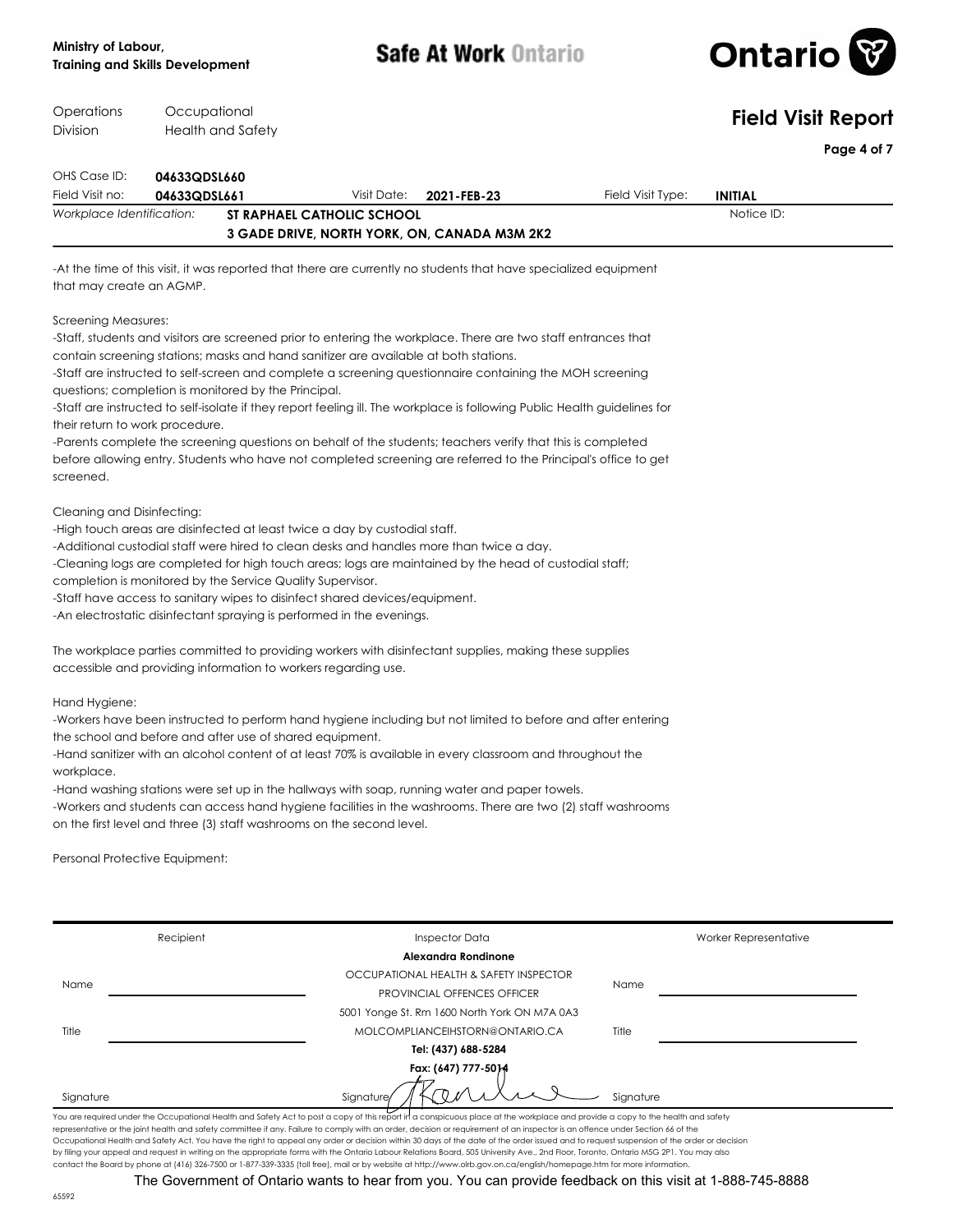### **Ministry of Labour, Training and Skills Development**

Occupational

Operations

**Safe At Work Ontario** 



| Operations                                                                                | Occupational |                                                                                                                                       |                            |                                                                                                                                                                                                                                                                                                                                                                                                                                                     |                   | <b>Field Visit Report</b> |
|-------------------------------------------------------------------------------------------|--------------|---------------------------------------------------------------------------------------------------------------------------------------|----------------------------|-----------------------------------------------------------------------------------------------------------------------------------------------------------------------------------------------------------------------------------------------------------------------------------------------------------------------------------------------------------------------------------------------------------------------------------------------------|-------------------|---------------------------|
| Division                                                                                  |              | Health and Safety                                                                                                                     |                            |                                                                                                                                                                                                                                                                                                                                                                                                                                                     |                   | Page 5 of 7               |
| OHS Case ID:                                                                              | 04633QDSL660 |                                                                                                                                       |                            |                                                                                                                                                                                                                                                                                                                                                                                                                                                     |                   |                           |
| Field Visit no:                                                                           | 04633QDSL661 |                                                                                                                                       | Visit Date:                | 2021-FEB-23                                                                                                                                                                                                                                                                                                                                                                                                                                         | Field Visit Type: | <b>INITIAL</b>            |
| Workplace Identification:                                                                 |              |                                                                                                                                       | ST RAPHAEL CATHOLIC SCHOOL | 3 GADE DRIVE, NORTH YORK, ON, CANADA M3M 2K2                                                                                                                                                                                                                                                                                                                                                                                                        |                   | Notice ID:                |
|                                                                                           |              |                                                                                                                                       |                            |                                                                                                                                                                                                                                                                                                                                                                                                                                                     |                   |                           |
| -Universal masking is in place.<br>of distance from an unmasked individual.<br>currently. |              | can contact the office to request more as often as necessary.<br>-Workers were given two (2) face shields each, and can request more. |                            | -Workers are provided with medical grade masks. Each worker is provided with an individual box of masks and<br>-Workers are instructed to wear eye protection in addition to their mask when they cannot maintain 2 metres<br>-The workplace has a contingency plan in place to address potential PPE shortages; the workplace can obtain<br>more from their PPE warehouse. There were no concerns raised with regards to the supply of PPE on hand |                   |                           |
| Infection Prevention and Control:<br>positive.                                            |              | -The workplace follows Public Health guidelines for their return to work procedure.                                                   |                            | -The workplace parties reported that Public Health is notified when staff and students are reported COVID-19                                                                                                                                                                                                                                                                                                                                        |                   |                           |
| Portable Classrooms:                                                                      |              | school building are also applied to the portable classrooms.                                                                          |                            | -There are five (5) portable classrooms at this school. The COVID-19 measures and procedures followed by the<br>-There are scheduled times for students to access the school building to use the washrooms.                                                                                                                                                                                                                                         |                   |                           |
| <b>Childcare Centres:</b>                                                                 |              | -There are no childcare centres operating at this school.                                                                             |                            |                                                                                                                                                                                                                                                                                                                                                                                                                                                     |                   |                           |
| Community use of School facilities:                                                       |              | -Facilities at this school are not used by the public or outside groups.                                                              |                            |                                                                                                                                                                                                                                                                                                                                                                                                                                                     |                   |                           |
| Physical Inspection:                                                                      |              |                                                                                                                                       |                            | At the time of this visit, classrooms 203, 121, 120 and the office in the gym (room 116C) were viewed.                                                                                                                                                                                                                                                                                                                                              |                   |                           |
|                                                                                           |              |                                                                                                                                       |                            | HVAC: A subsequent field visit report will be delivered on a later date to address the ventilation concerns.                                                                                                                                                                                                                                                                                                                                        |                   |                           |
| Investigation is on-going.                                                                |              |                                                                                                                                       |                            |                                                                                                                                                                                                                                                                                                                                                                                                                                                     |                   |                           |
|                                                                                           |              | Resources that may assist workers and employers:                                                                                      |                            |                                                                                                                                                                                                                                                                                                                                                                                                                                                     |                   |                           |
|                                                                                           |              |                                                                                                                                       |                            |                                                                                                                                                                                                                                                                                                                                                                                                                                                     |                   |                           |
|                                                                                           | Recipient    |                                                                                                                                       |                            | <b>Inspector Data</b><br>Alexandra Rondinone                                                                                                                                                                                                                                                                                                                                                                                                        |                   | Worker Representative     |
|                                                                                           |              |                                                                                                                                       |                            | OCCUPATIONAL HEALTH & SAFETY INSPECTOR                                                                                                                                                                                                                                                                                                                                                                                                              |                   |                           |
| Name                                                                                      |              |                                                                                                                                       |                            | PROVINCIAL OFFENCES OFFICER                                                                                                                                                                                                                                                                                                                                                                                                                         | Name              |                           |
|                                                                                           |              |                                                                                                                                       |                            | 5001 Yonge St. Rm 1600 North York ON M7A 0A3                                                                                                                                                                                                                                                                                                                                                                                                        |                   |                           |
| Title                                                                                     |              |                                                                                                                                       |                            | MOLCOMPLIANCEIHSTORN@ONTARIO.CA                                                                                                                                                                                                                                                                                                                                                                                                                     | Title             |                           |
|                                                                                           |              |                                                                                                                                       |                            | Tel: (437) 688-5284                                                                                                                                                                                                                                                                                                                                                                                                                                 |                   |                           |
|                                                                                           |              |                                                                                                                                       |                            | Fax: (647) 777-5014                                                                                                                                                                                                                                                                                                                                                                                                                                 |                   |                           |
| Signature                                                                                 |              |                                                                                                                                       | Signature                  |                                                                                                                                                                                                                                                                                                                                                                                                                                                     | Signature         |                           |
|                                                                                           |              |                                                                                                                                       |                            | You are required under the Occupational Health and Safety Act to post a copy of this repert in a conspicuous place at the workplace and provide a copy to the health and safety                                                                                                                                                                                                                                                                     |                   |                           |

by filing your appeal and request in writing on the appropriate forms with the Ontario Labour Relations Board, 505 University Ave., 2nd Floor, Toronto, Ontario M5G 2P1. You may also<br>contact the Board by phone at (416) 326-The Government of Ontario wants to hear from you. You can provide feedback on this visit at 1-888-745-8888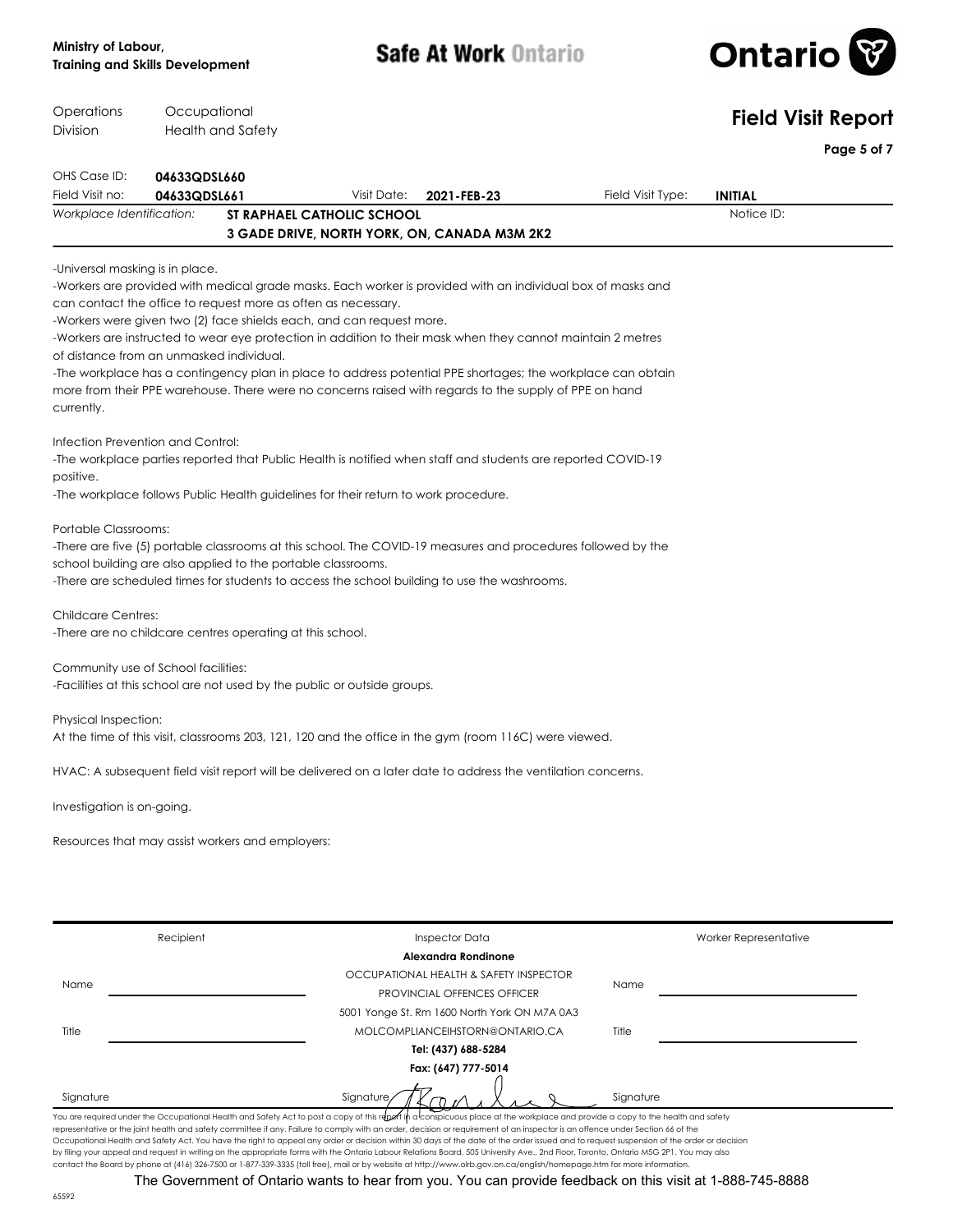

| Operations                                   | Occupational |                                                                                                                                    |                                           |                                                                                                                                                                                                                                                                                                                                                                                                                                                                                                                                                               |                   | <b>Field Visit Report</b>    |
|----------------------------------------------|--------------|------------------------------------------------------------------------------------------------------------------------------------|-------------------------------------------|---------------------------------------------------------------------------------------------------------------------------------------------------------------------------------------------------------------------------------------------------------------------------------------------------------------------------------------------------------------------------------------------------------------------------------------------------------------------------------------------------------------------------------------------------------------|-------------------|------------------------------|
| Division                                     |              | <b>Health and Safety</b>                                                                                                           |                                           |                                                                                                                                                                                                                                                                                                                                                                                                                                                                                                                                                               |                   | Page 6 of 7                  |
| OHS Case ID:                                 | 04633QDSL660 |                                                                                                                                    |                                           |                                                                                                                                                                                                                                                                                                                                                                                                                                                                                                                                                               |                   |                              |
| Field Visit no:<br>Workplace Identification: | 04633QDSL661 |                                                                                                                                    | Visit Date:<br>ST RAPHAEL CATHOLIC SCHOOL | 2021-FEB-23                                                                                                                                                                                                                                                                                                                                                                                                                                                                                                                                                   | Field Visit Type: | <b>INITIAL</b><br>Notice ID: |
|                                              |              |                                                                                                                                    |                                           | 3 GADE DRIVE, NORTH YORK, ON, CANADA M3M 2K2                                                                                                                                                                                                                                                                                                                                                                                                                                                                                                                  |                   |                              |
|                                              |              | Ministry of Education Guide to reopening Ontario's Schools<br>https://www.ontario.ca/page/guide-reopening-ontarios-schools         |                                           |                                                                                                                                                                                                                                                                                                                                                                                                                                                                                                                                                               |                   |                              |
| html                                         |              | https://www.ontario.ca/page/covid-19-reopening-schools<br>https://www.ontario.ca/page/covid-19-guidance-school-outbreak-management |                                           | https://www2.tc.gc.ca/en/services/road/federal-guidance-school-bus-operations-during-covid-19-pandemic.<br>https://www.ontario.ca/page/operational-guidance-covid-19-management-schools                                                                                                                                                                                                                                                                                                                                                                       |                   |                              |
| www.pshsa.ca/backtoschool                    |              |                                                                                                                                    |                                           | Public Services Health and Safety Association-Guidance During Covid-19 For School Employers                                                                                                                                                                                                                                                                                                                                                                                                                                                                   |                   |                              |
| <b>Public Health Ontario</b><br>-coronavirus |              |                                                                                                                                    |                                           | https://www.publichealthontario.ca/en/diseases-and-conditions/infectious-diseases/respiratory-diseases/novel                                                                                                                                                                                                                                                                                                                                                                                                                                                  |                   |                              |
| $l$ a=en                                     |              |                                                                                                                                    |                                           | https://www.publichealthontario.ca/-/media/documents/ncov/wwksf-routes-transmission-mar-06-2020.pdf?                                                                                                                                                                                                                                                                                                                                                                                                                                                          |                   |                              |
| https://www.publichealthontario.ca/          |              |                                                                                                                                    |                                           | -/media/documents/ncov/ipac/2020/09/covid-19-hvac-systems-in-buildings.pdf?la=en                                                                                                                                                                                                                                                                                                                                                                                                                                                                              |                   |                              |
|                                              |              |                                                                                                                                    |                                           | Learn what employers can do to help control exposure to COVID-19 at meal and break times                                                                                                                                                                                                                                                                                                                                                                                                                                                                      |                   |                              |
|                                              |              | https://www.ontario.ca/page/meal-and-break-periods-work-during-covid-19                                                            |                                           |                                                                                                                                                                                                                                                                                                                                                                                                                                                                                                                                                               |                   |                              |
| Training (pshsa.ca)                          |              | Infection Prevention and Control at Work-Free Basic Awareness online training                                                      |                                           | Public Services Health and Safety Association   Infection Prevention and Control at Work: Basic Awareness                                                                                                                                                                                                                                                                                                                                                                                                                                                     |                   |                              |
|                                              |              |                                                                                                                                    |                                           | COVID resources are available in languages other than English and French. Please visit:                                                                                                                                                                                                                                                                                                                                                                                                                                                                       |                   |                              |
| Ontario government COVID resources:          |              | https://www.ontario.ca/page/resources-prevent-covid-19-workplace<br>Public Health Ontario resources in multiple languages:         |                                           |                                                                                                                                                                                                                                                                                                                                                                                                                                                                                                                                                               |                   |                              |
|                                              | Recipient    |                                                                                                                                    |                                           | <b>Inspector Data</b>                                                                                                                                                                                                                                                                                                                                                                                                                                                                                                                                         |                   | Worker Representative        |
| Name                                         |              |                                                                                                                                    |                                           | Alexandra Rondinone<br>OCCUPATIONAL HEALTH & SAFETY INSPECTOR<br>PROVINCIAL OFFENCES OFFICER                                                                                                                                                                                                                                                                                                                                                                                                                                                                  | Name              |                              |
| Title                                        |              |                                                                                                                                    |                                           | 5001 Yonge St. Rm 1600 North York ON M7A 0A3<br>MOLCOMPLIANCEIHSTORN@ONTARIO.CA<br>Tel: (437) 688-5284                                                                                                                                                                                                                                                                                                                                                                                                                                                        | Title             |                              |
| Signature                                    |              |                                                                                                                                    | Signature                                 | Fax: (647) 777-5014                                                                                                                                                                                                                                                                                                                                                                                                                                                                                                                                           | Signature         |                              |
|                                              |              |                                                                                                                                    |                                           | You are required under the Occupational Health and Safety Act to post a copy of this report in a conspicuous place at the workplace and provide a copy to the health and safety<br>representative or the joint health and safety committee if any. Failure to comply with an order, decision or requirement of an inspector is an offence under Section 66 of the<br>Occupational Health and Safety Act. You have the right to appeal any order or decision within 30 days of the date of the order issued and to request suspension of the order or decision |                   |                              |

The Government of Ontario wants to hear from you. You can provide feedback on this visit at 1-888-745-8888

contact the Board by phone at (416) 326-7500 or 1-877-339-3335 (toll free), mail or by website at http://www.olrb.gov.on.ca/english/homepage.htm for more information.